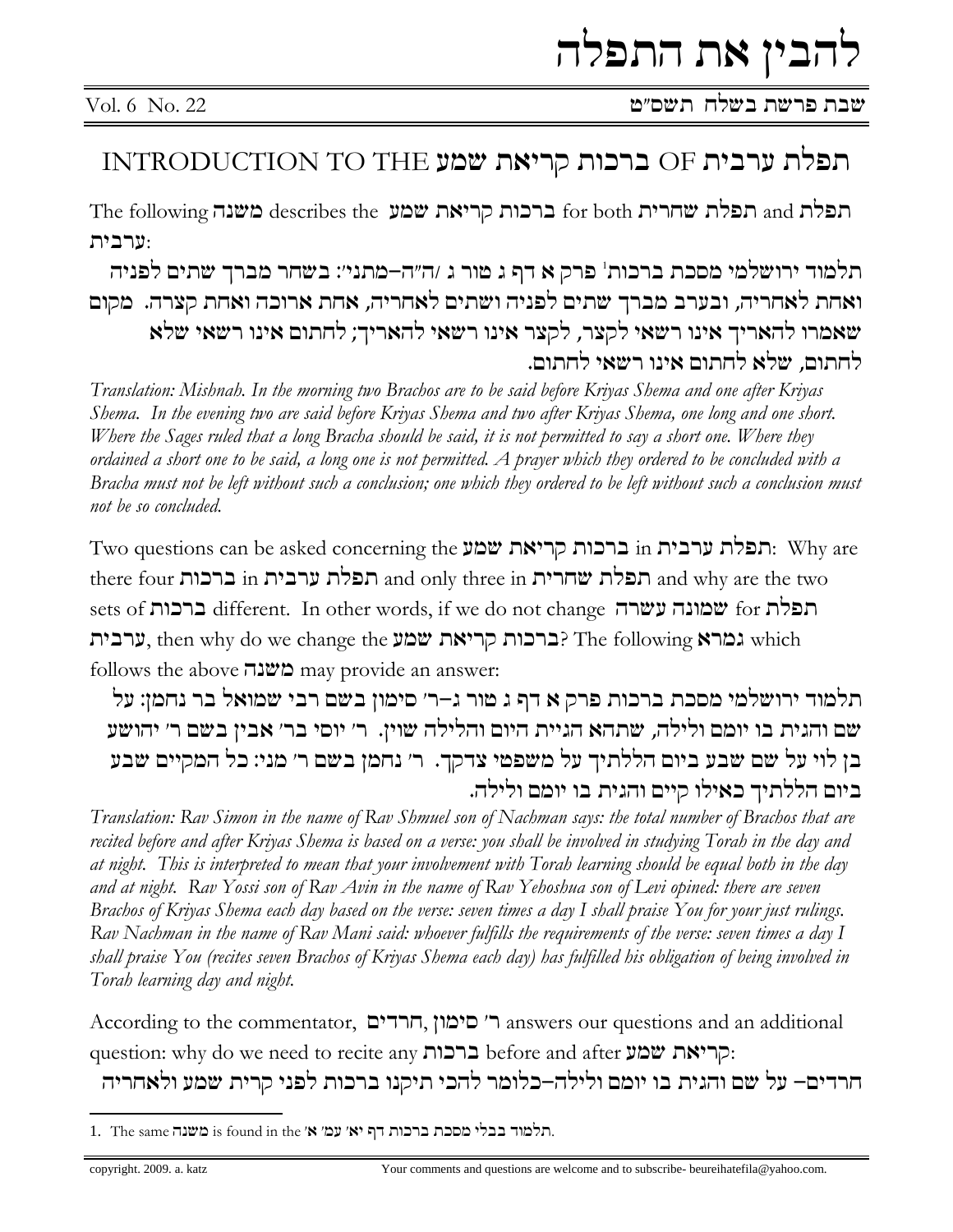בין ביום ובין הלילה, לומר שכל כך חשובה קריאה של לילה כשל יום. ולאפוקי ממאן דאמר (עירובין סה:) לא איברי לילה אלא לשינה. אבל לא נתן טעם למספר שבעה דברכת השכיבנו דתיקנו בלילה מפחד בלילות תקנוה.

Translation: This is the reason our Sages instituted the practice of reciting Brachos before and after reciting Kriyas Shema both during the day and at night to demonstrate that it as important to recite Kriyas Shema at night as it is to do so during the day. This practice was instituted to deflect the opinion of one of the Sages who held that the night was primarily for sleep. But Rabbi Simon did not explain why the number seven was chosen. The Bracha of Hashkeiveinu was composed to alleviate the fear some had for the night.

חרדים– הגיית היום והלילה שוין–היינו קרית שמע דאמר בבלי פרק שתי הלחם (מנחות צט׳:) רבי יוחנן שם רבי שמעון בר יוחאי אפילו לא קרא אדם אלא קרית שמע שחרית וערבית קיים לא ימוש והגית בו יומם ולילה. ולפי שהיא קריאה חביבה תקינו לה ברכות לפניה ולאחריה כמו שתקינו על קריאת ספר תורה. אחר כך מצאתי לרשב״א בתשובה (ח״א סימן נא׳) וזה לשונו, פירוש ר׳ סימון סבר כבני מערבא דהוו אמרו דבר אל בני ישראל ואמרת אליהם אני ה׳ א–להיכם אמת כדאיתא בריש פרק היה קורא. כלומר שהיו מדלגין פרשת ציצית בלילה, ובבקר היה קורא השלשה פרשיות, לפיכך שלשה ברכות ושלשה פרשיות הרי כאז שש, ובערב שאיז כאז אלא שתי פרשיות הוסיפו ברכה רביעית כדי להשוות הגיית לילה ליום שיהיו גם בלילה שש. ורבי יוסי סבירא ליה כבני מדינתא (פירוש אנשי בבל שבמזרח) דאמרי בערב קורין פרשת ציצית, אם כן למה הוסיפו ברכה אחת בערב? כדי שיהיו בין כל הברכות של שחר ושל ערב שבעה, על שם שבע ביום הללתיך. ולא הכנים רבי יוםי עצמו במנין הפרשיות אלא הברכות, עד כאן לשונו.

Translation: When Rav Simon stated that our involvement in Torah must be the same at night as it was during the day, he was referring to reciting Kriyas Shema. This was based on what we learned in the Babylonian Talmud: Rav Yochonon in the name of Rav Shimon Bar Yochai said that if all a person did during the day was to read Kriyas Shema during Tefilas Shacharis and Tefilas Maariv, he fulfilled the obligation to be involved in Torah study all day and all night. Because Kriyas Shema is a cherished activity, our Sages instituted the practice of reciting Brachos before reading it and after. This is similar to the practice that Chazal instituted concerning Kriyas Ha'Torah, to recite a Bracha both and after reading from the Torah. After writing this I found a response that the Rashba wrote in which he said: I would explain the position of Rav Simon as follows: He held like those Sages who lived in Israel during the time of the Gemara who would condense the third Parsha of Kriyas Shema when they would recite Kriyas Shema at night. Instead of reading the whole Parsha they would say the following: Daber El Bnei Yisroel V'Amarta Aleihem Ani Hashem Elokeichem Emes as we find in the beginning of the chapter entitled: Haya Koreh. This means that at night they omitted the section that described the Mitzvah of Tzitzis but in the morning they would read the whole third Parsha. Rav Simon viewed the Brachos and the Parshios as sections of one unit. In the morning they recited three Parshios and three Brachos for a total of six sections. In the evening when they only recited two Parshios they added a fourth Bracha so as to also read six sections and cause the unit in the evening to equal the unit in the morning. Rav Yosi followed the practices of the Jews who lived in Babylonia during the time of the Gemara who at night recited the whole third Parsha of Kriyas Shema including the part that dealt with the Mitzvah of Tzitzis. So why in Babylonia did they add a fourth Bracha? So that the total number of Brachos of Kriyas Shema each day would equal seven based on the verse: I will praise You seven times each day. Rav Yossi did not include the number of Parshios in his calculation.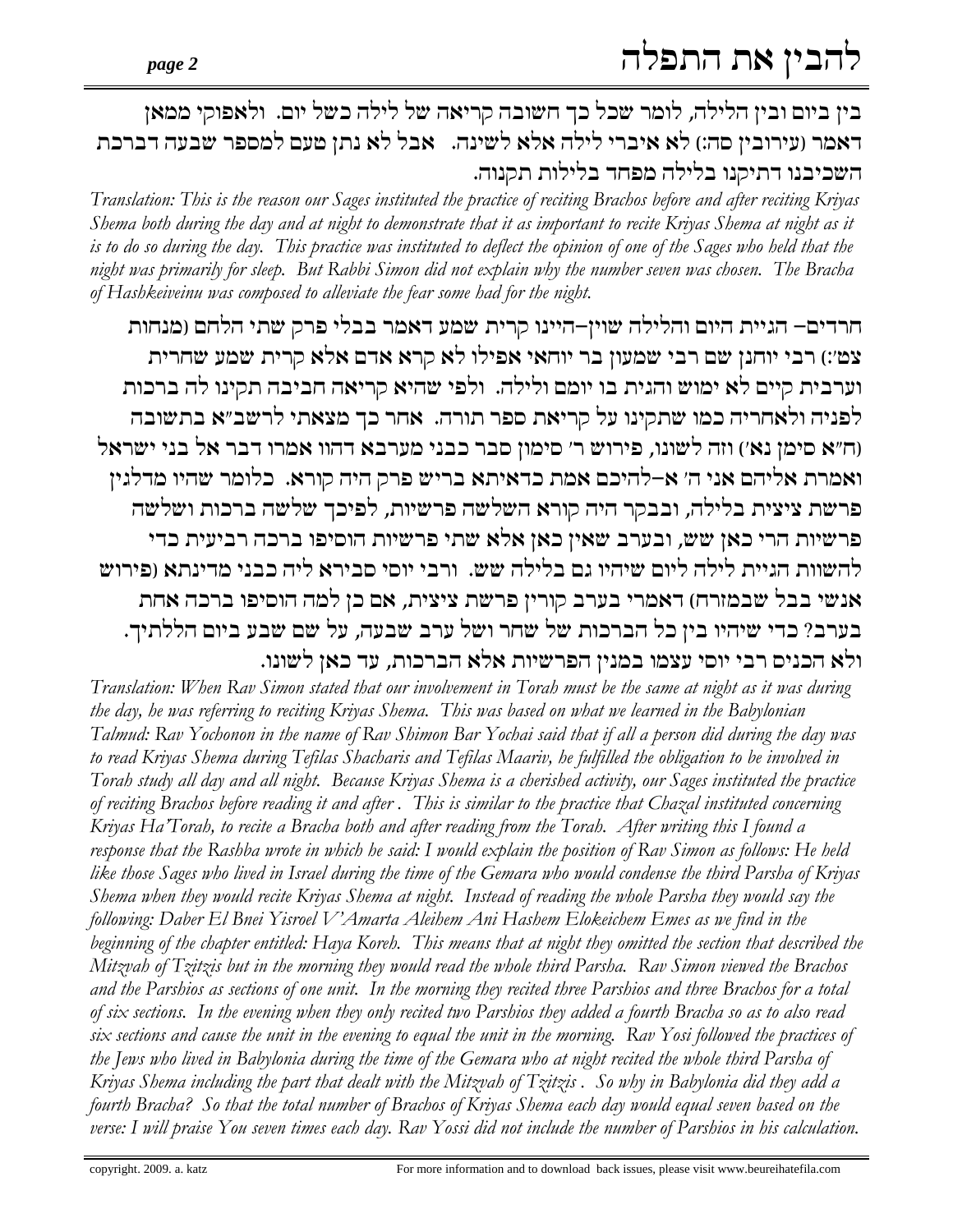## להבין את התפלה

*He only included the Brachos. This is the end of my quote from the Rashba.* 

ר' יוסי and ר' יוסי present two different answers to our questions. ר' סימון believes that what we recite in the evening must run parallel with what we recite in the morning.  $\rm\,Because$  מנהג ארץ ישראל  $\rm\,a$ ו bllowed מנהג ארץ ישראל  $\rm\,a$ d in מנהג ארץ ו $\rm\,a$ it was the custom to omit most of the third Parsha of שמע קריאת שמע when reciting קריאת שמע the סצוה of קריאת שמע s not practiced at הריאת הוא  $i$ s not practiced at night., he saw that there had been a need to compensate for the omission of the third Parsha and so they added a fourth Bracha. By adding a fourth **ברכות קריאה** to ברכות had a combination of תפלת שחרית and תפלת שהרית and המשע and ברשיות that totalled six. יוםי 'v lived in Babylonia where it was the custom to recite all  $t$ three תפלת שחרית in both הפלת ערבית. In his opinion ברכות because of a requirement that a total of seven תפלת ערבית שבע ביום הללתיך: be recited each day. His practice was based on the verse: שבע ביום הללתיך: that it was necessary to praise G-d through seven ברכות קריאת שמע

Both הפילות and יום answered the question as to why one of the ר' סימון each day needed to have four ר' סימון ברכות קריאת שמע went further and answered the question as to why we add the extra כרבית to ברבית i.e because we omit one כרשה ר' יוםי .הפלת ערבית in קריאת שמע would answer the question differently:

לבוש נח׳–הלכות קריאת שמע וברכותיה–א׳–וקורין קריאת שמע של שחרית, ומברכין שתים לפניה ואחת לאחריה, ובערבית שתים לפניה ושתים לאחריה. וסמכום על פסוק שאמר דוד עליו השלום (תהלים קיט׳, קסד׳) שבע ביום הללתיך, וחלקום לשנים דהיינו לערב ולבקר. ולפי שבסדר הזמן קדים הערב לבקר דכתיב (בראשית א', ו') ויהי ערב ויהי בקר, לכך לקחו הד׳ שהם הרוב לערבית שהן קודם, והג׳ הנותרים הניחו לבקר, כי זריזין מקדימין למצות וכל מה שיוכלו להקדים מקדימין והוא שיגיע זמנה.

*Translation: We read Kriyas Shema as part of Tefilas Shacharis and we recite two Brachos before reciting Kriyas Shema and one after. In Tefilas Maariv, we recite two Brachos before reading Kriyas Shema and two after. The number of Brachos is based on a verse that was composed by King David: seven times a day I shall praise You. The number of Brachos was divided between the evening and the morning. The Jewish view of the order of time places the night before the day in line with what is written (Bereishis 1, 6): and it was night and it was morning. Therefore, they placed four Brachos or the majority of them, in the night prayer which comes first in time and the remaining three were placed in the morning prayer based on the rule that those who are zealous want to fulfill their Mitzvos as soon as the first opportunity to do so arrives.*

ר' יוםי, a practice was based on reciting all three הפלת ערבית, a practice that has been universally adopted. According to 'יוםי we do not repeat the same ברכות קריאה שבע ביום הללתיך in both שמע מפלת שחרית and שמלת שהוא because the verse of: שמע requires that we recite seven distinct ברכות each day. If you repeat any of the ברכות, you